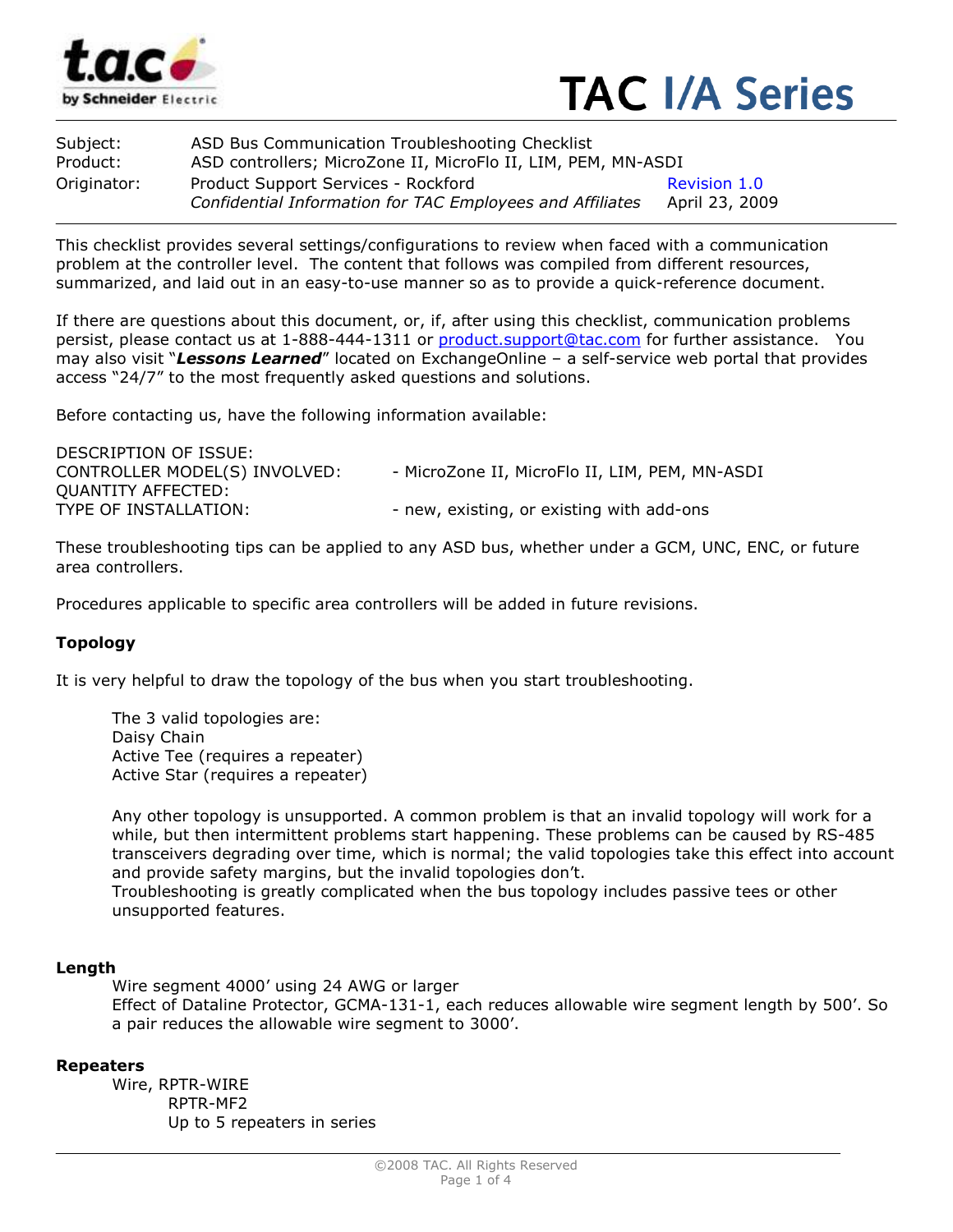Maximum Number of Devices on the ASD bus =128, with a maximum of 31 on a single wire segment.

See tech bulletin 95-26 for practical considerations that affect the number of ASD controllers under GCMs.

# Addressing

It's very important not to duplicate addresses between controllers of the same type. For example, there should only be one Microzone II with physical address  $= 7$  on the bus. However, different types of controllers can share a common address; there can be a Microzone II addressed as #5, and also a PEM addressed as #5. This is not documented.

## Biasing

Minimum Requirement :One pair of Pull Apart, or biasing, resistors per wire segment.

Maximum Allowed: 2 pairs of Pull Apart resistors per wire segment.

A Pull Apart pair consists of one Pull Up resistor, and one Pull Down resistor.

## **Terminators**

A 120-Ohm End of Line resistor is required across the ASD terminals at each controller at the end of a wire segment.

## Cable

The ASD bus is polarized. The cable must be color-coded, 2-conductor, shielded, twisted pair, 24 AWG or larger.

18-2 STP is very common; see Belden # 8760 or equivalent.

The shield wire should be connected to the Shield terminal on each controller.

## Transient Protection

When the ASD bus is extended outdoors or between buildings, it must be shielded and installed in a transient-protected environment (such as rigid, grounded conduit, or direct-burial cable buried underground) due to lightning and other electrical transients.

Any ASD bus leaving the building must be equipped with a lightning protector, GCMA-131-1.

Install a 470 pF capacitor between the bus shield and the ground terminal on the GCMA-131-1. This capacitor acts as a 60 Hz notch filter.

Connect the GCMA-131 to a good earth ground with a #6 AWG copper conductor, maximum of 5' long.

Test the GCMA-131 per tech bulletin 91-44.Repeaters

## RPTR-WIRE

There are 2 sets of jumpers to select the network type (really the baud rate), one for each terminal, BOTH must be set for ASD.

For Daisy Chain topology, set the EOL = ON for both terminals. Set the Pull Apart pair = ON for both terminals.

For Active Star, set the EOL = OFF for both terminals. Follow the rule for Pull Apart resistors (minimum 1 pair / segment, max 2 pair / segment). To properly bias the bus and follow the rule, you must know where other Pull Apart pairs are installed.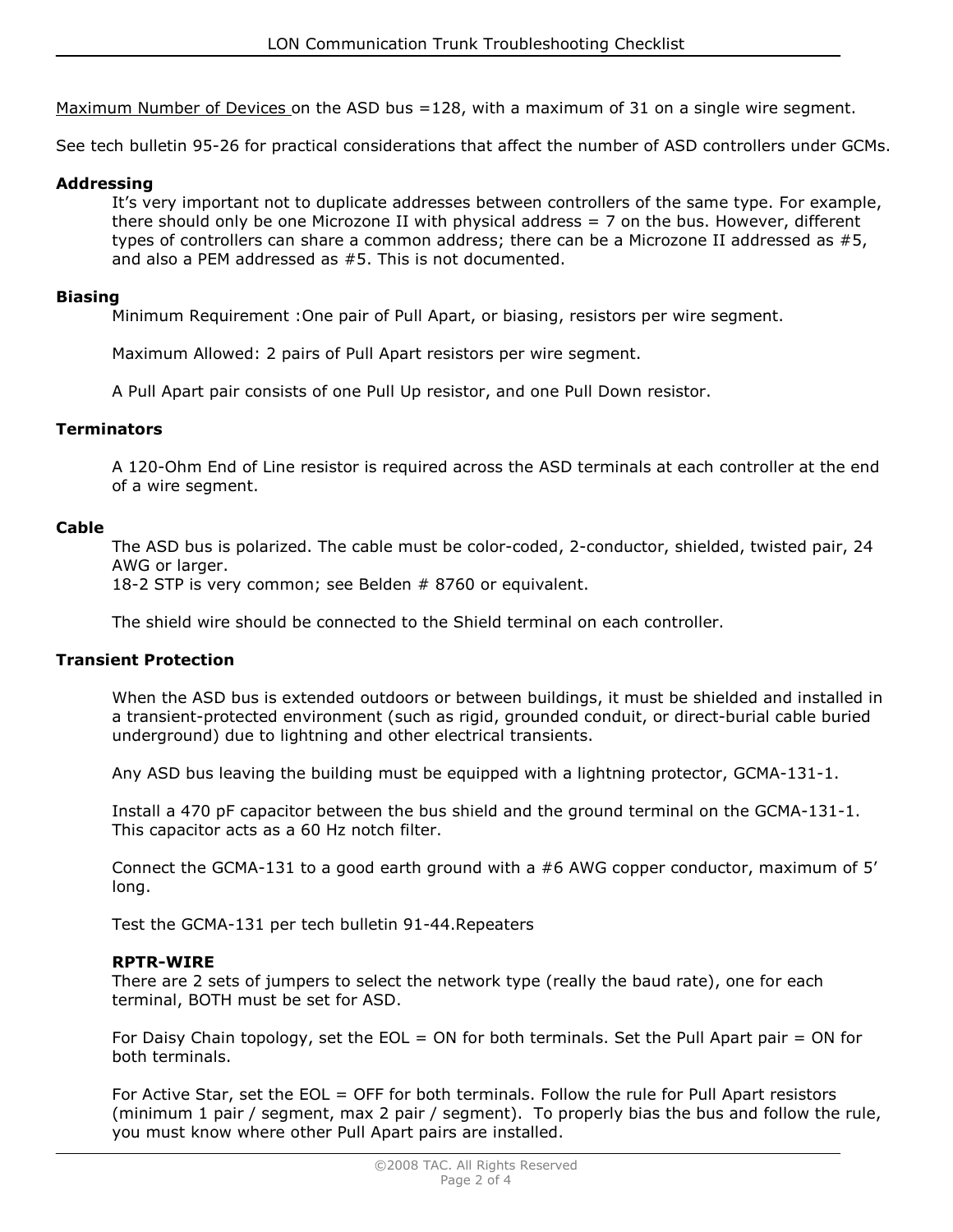For Active Tee, set the EOL = ON for the segment that ends at the repeater. Set the EOL = OFF for the other terminal, where the segment is tied to the repeater but doesn't end there. Again, follow the rule for biasing each segment.

Note: Repeaters sometimes behave like a fusible element, isolating and protecting a segment. If communications appear to stop at a repeater, but devices on one side or the other can still communicate, check the red LEDs; both RS1 and RS2 should be blinking to indicate passing communications. If either side doesn't blink, it can indicate that side of the repeater has been damaged by a transient.

# RPTR-FIBER

There are 2 sets of jumpers to select the network type (really the baud rate), one for each terminal, BOTH must be set for ASD.

The wire terminal blocks RS-485  $#1$  and RS-485  $#2$  are parallel connections, so the  $+$  on  $#1$  is connected to the  $+$  on  $#2$ , the  $-$  on  $#1$  is connected to the  $-$  on  $#2$ , and the SHLDs are connected.

Series topology, wire-to-fiber (one wire segment, one fiber segment)

Each RS-485 bus segment must be a continuous daisy chain, no tees are allowed. F-23024-1, p. 191

On the RS-485 wire terminal, there is one set of jumpers to select EOL and PA resistors. Set EOL = ON, follow the rule for biasing the wire segment. No biasing or end of line terminations required on the fiber segment.

## Fiber Optics

The RPTR-FIBER is compatible with multi-mode fibers with core diameters of either 50, 62.5, or 200 microns, with 62.5 being the most common. The light used has a wavelength of about 820 nanometers, which is a deep ruby red in color. A fiber optic transmitter on one repeater must be connected to a fiber optic receiver on the other repeater via one optical fiber; because the repeater must transmit and receive, each RS-485 segment must be connected by a pair of fibers.

Any un-used fiber terminals should remain capped to keep out dust, as any dust or dirt will greatly attenuate the light signal. Don't touch the end of the fiber, as oil from skin will cause any dust to stick to the fiber, can block the signal path. The fiber tip can be cleaned with compressed air or with rubbing alcohol.

A quick check of end-to-end integrity on an optical fiber is to shine a flash light into one end, see if any light shows at the other end (obviously will take 2 people). This is not a substitute for completely measuring the signal strength using an optic power meter, but if the fiber doesn't pass the flashlight test, it is broken, and there's no point in measuring signal strength. See the Network 8000 Service & Troubleshooting Manual, F-23024-1, pp 192-193 for instructions on measuring signal attenuation.

# Power Settings

The optical power settings depend on two things; the core diameter of the fiber and the length of the fiber run. See the table in the Repeater Installation Instructions, F-23077-3, page 6. Same table is in the Repeaters Hardware Installation Practices, F-23078, page 19.